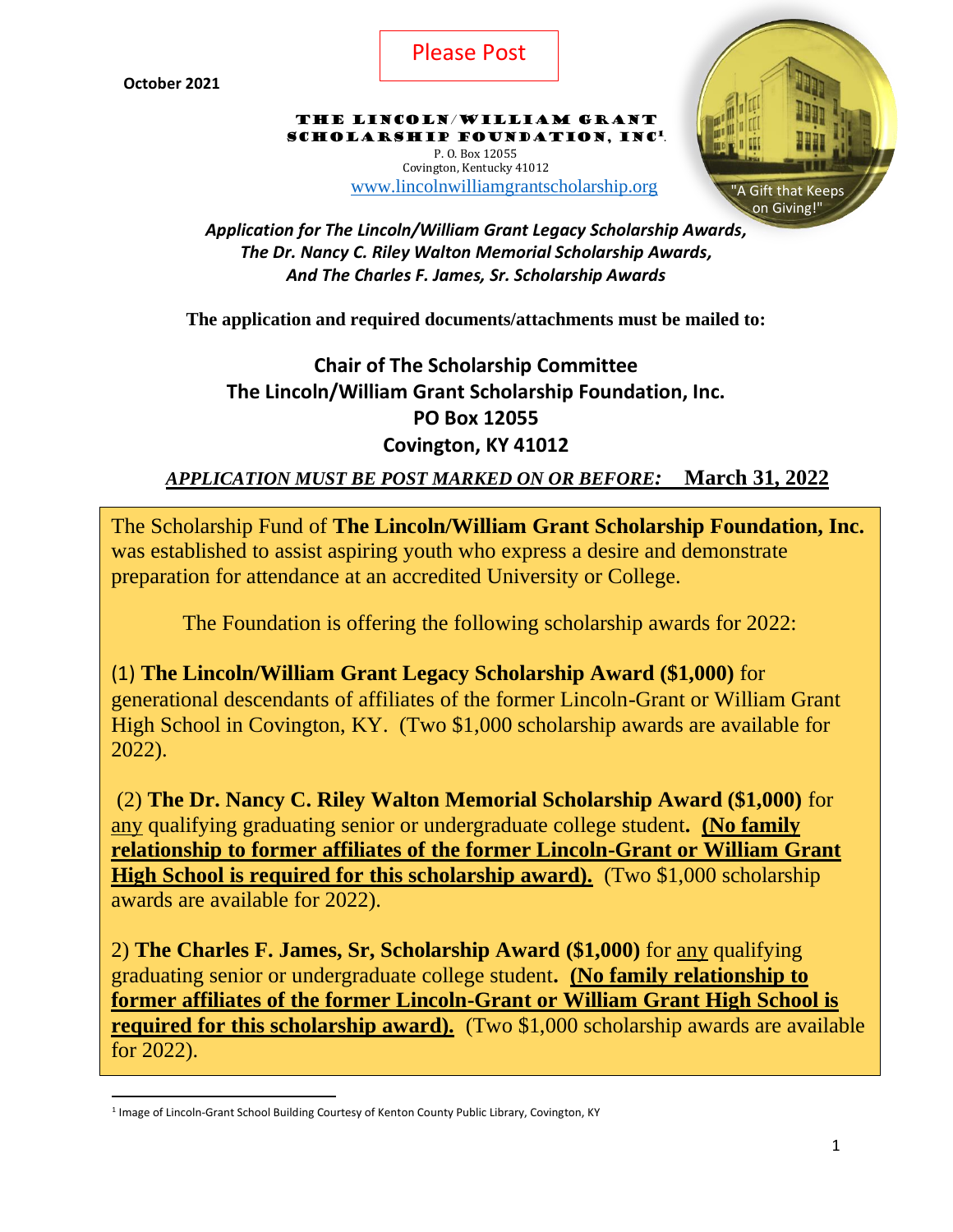**Students who complete the following application will be considered for either The Lincoln/William Grant Legacy Scholarship Award (\$1,000) , The Dr. Nancy C. Riley Walton Memorial Scholarship Award (\$1,000), or The Charles F. James, Sr. Scholarship Award (\$1,000)**

### **GENERAL REQUIREMENTS FOR EACH APPLICANT:**

- **A. Applicants must be a prospective high school graduate or enrolled in a regionally accredited two-year or four-year college or university program. High school applicants must be currently enrolled in high school with satisfactory progression toward graduation in the year the scholarship is awarded.**
- **B. Applicants MUST submit an official transcript of their academic records from the high school or college in which they are enrolled. High school students must have a MINIUM 2.5 grade point average. College or university students must be in good academic standing at their institution.**
- **C. Applicants must submit three (3) letters of recommendation, on original letterhead and signed. At least one letter of recommendation must be from a high school educator or college official. NOTE: Each letter must be signed by the writer and contain information on letterhead.**
- **D. High school applicants must submit official documentation that he or she will be attending a specific college: Letter of acceptance, financial aid awarded, payment of tuition, dorm assignment, and a class schedule.**
- **E. Applicants must use funds for undergraduate studies only.**
- **F. Verification of family income will be requested.**
- **G. Essay Requirement (500 WORDS OR LESS): On a separate sheet of paper, please give a brief description of your family background, and indicate why you want to attend college. Include your personal, professional goals for the future, and your plans after receiving a college degree.**

**The applicant must complete this application in its entirety. Please do not leave any answers blank. Submission of the signed application affirms that all information in this application, to the best of your knowledge, is correct.**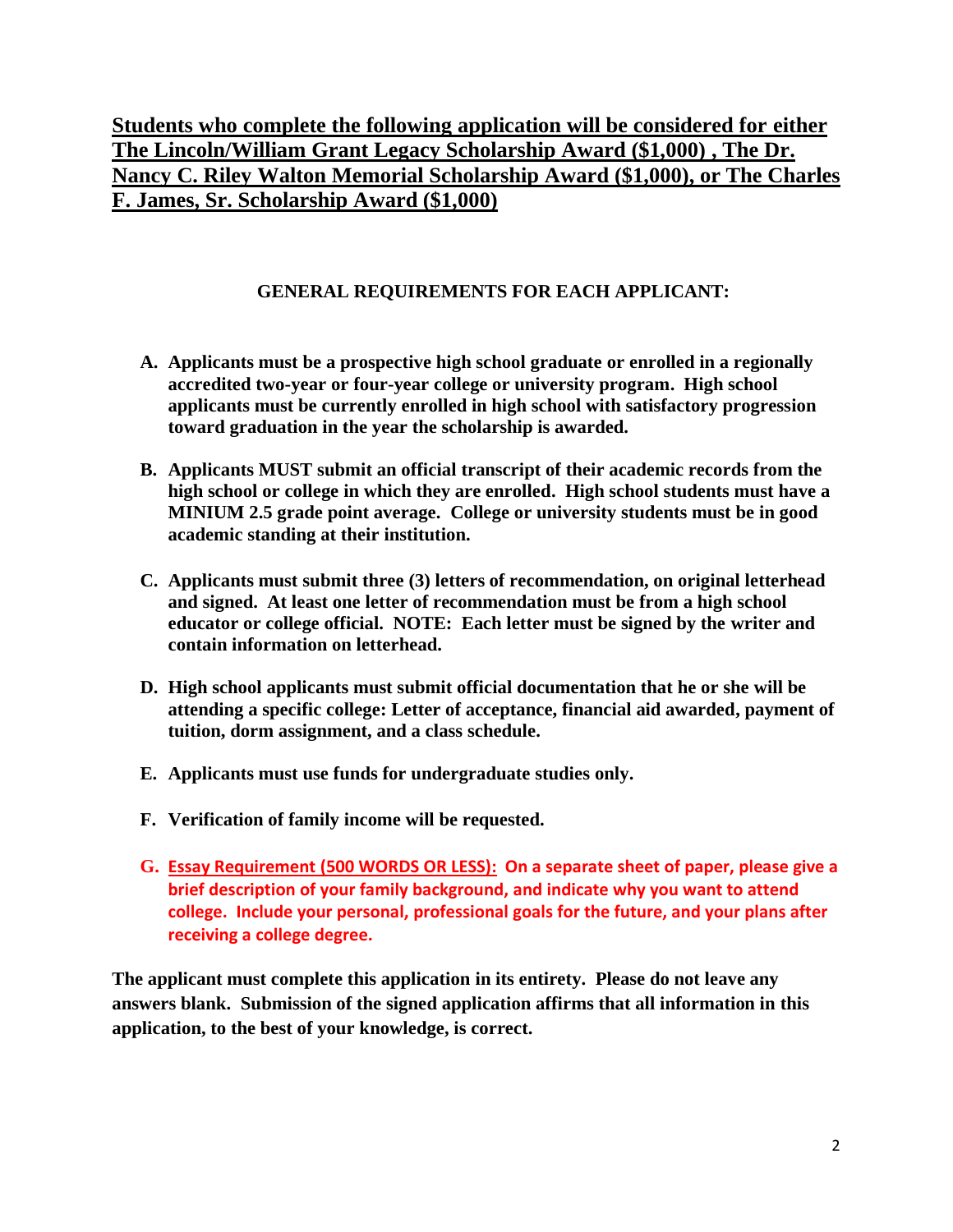# **APPLICANT INFORMATION:**

**NAME** (Please print):

| (Last name)                        | (First name)                                | (Middle name)      |
|------------------------------------|---------------------------------------------|--------------------|
| <b>ADDRESS:</b>                    |                                             |                    |
| (Street)                           | (City)                                      | (State) (Zip Code) |
| <b>PHONE:</b>                      |                                             |                    |
| <b>EMAIL:</b>                      |                                             |                    |
|                                    |                                             |                    |
|                                    | GENDER: MALE: FEMALE:                       |                    |
| <b>NAME OF PARENT OR GUARDIAN:</b> |                                             |                    |
|                                    | PARENT, OR GUARDIAN'S ADDRESS and zip code: |                    |
|                                    |                                             |                    |
| <b>Home Telephone</b>              |                                             |                    |
|                                    | <b>Cell</b>                                 |                    |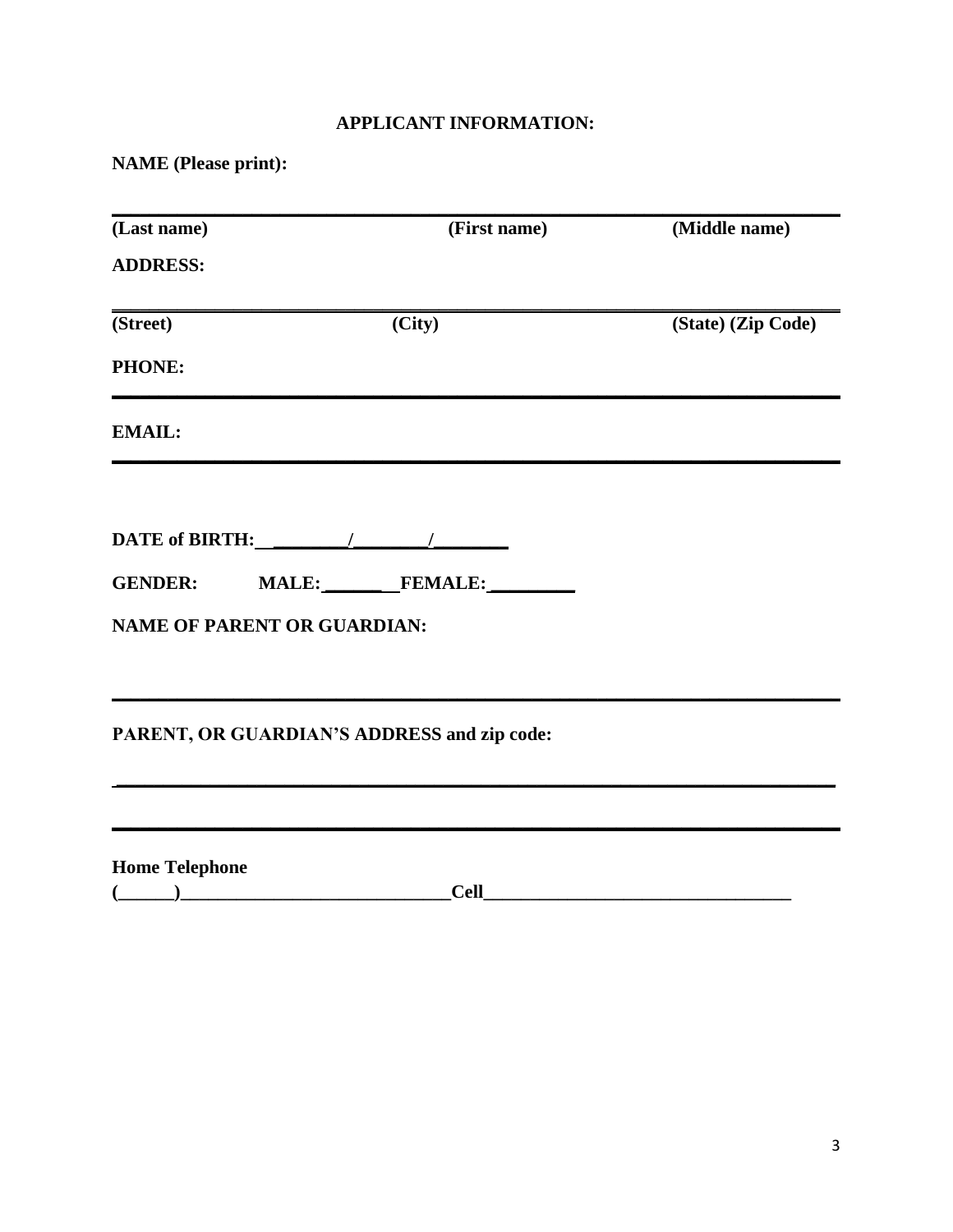# **NAME(S) OF THE LINCON-GRANT OR WILLIAM GRANT HIGH SCHOOL RELATIVE(S) FROM WHOM YOU ARE DESCENDED, OR WITH WHOM YOU ARE OTHERWISE AFFILIATED. (Required for Legacy Scholarship Awards only):**

#### **ESTIMATED FAMILY ANNUAL INCOME RANGE (Please check one):**

\_\_\_\_\_\_\_\_\_\_\_\_\_\_\_\_\_\_\_\_\_\_\_\_\_\_\_\_\_\_\_\_\_\_\_\_\_\_\_\_\_\_\_\_\_\_\_\_\_\_\_\_\_\_\_\_\_\_\_\_\_\_\_\_\_\_\_\_\_\_\_\_\_\_\_\_\_\_



#### **OTHER DATA or INFORMATION REQUESTED:**

**Each item below requires a response. PLEASE answer in complete sentences.**

**1. Explain any unusual expenses, debts, or special circumstances (hardship) that are relevant to consideration for this scholarship.**

**\_\_\_\_\_\_\_\_\_\_\_\_\_\_\_\_\_\_\_\_\_\_\_\_\_\_\_\_\_\_\_\_\_\_\_\_\_\_\_\_\_\_\_\_\_\_\_\_\_\_\_\_\_\_\_\_\_\_\_\_\_\_\_\_\_\_\_\_\_**

**\_\_\_\_\_\_\_\_\_\_\_\_\_\_\_\_\_\_\_\_\_\_\_\_\_\_\_\_\_\_\_\_\_\_\_\_\_\_\_\_\_\_\_\_\_\_\_\_\_\_\_\_\_\_\_\_\_\_\_\_\_\_\_\_\_\_\_\_\_**

**\_\_\_\_\_\_\_\_\_\_\_\_\_\_\_\_\_\_\_\_\_\_\_\_\_\_\_\_\_\_\_\_\_\_\_\_\_\_\_\_\_\_\_\_\_\_\_\_\_\_\_\_\_\_\_\_\_\_\_\_\_\_\_\_\_\_\_\_\_**

**\_\_\_\_\_\_\_\_\_\_\_\_\_\_\_\_\_\_\_\_\_\_\_\_\_\_\_\_\_\_\_\_\_\_\_\_\_\_\_\_\_\_\_\_\_\_\_\_\_\_\_\_\_\_\_\_\_\_\_\_\_\_\_\_\_\_\_\_\_**

**\_\_\_\_\_\_\_\_\_\_\_\_\_\_\_\_\_\_\_\_\_\_\_\_\_\_\_\_\_\_\_\_\_\_\_\_\_\_\_\_\_\_\_\_\_\_\_\_\_\_\_\_\_\_\_\_\_\_\_\_\_\_\_\_\_\_\_\_\_**

**\_\_\_\_\_\_\_\_\_\_\_\_\_\_\_\_\_\_\_\_\_\_\_\_\_\_\_\_\_\_\_\_\_\_\_\_\_\_\_\_\_\_\_\_\_\_\_\_\_\_\_\_\_\_\_\_\_\_\_\_\_\_\_\_\_\_\_\_\_**

**2. List and describe any type of community services performed.**